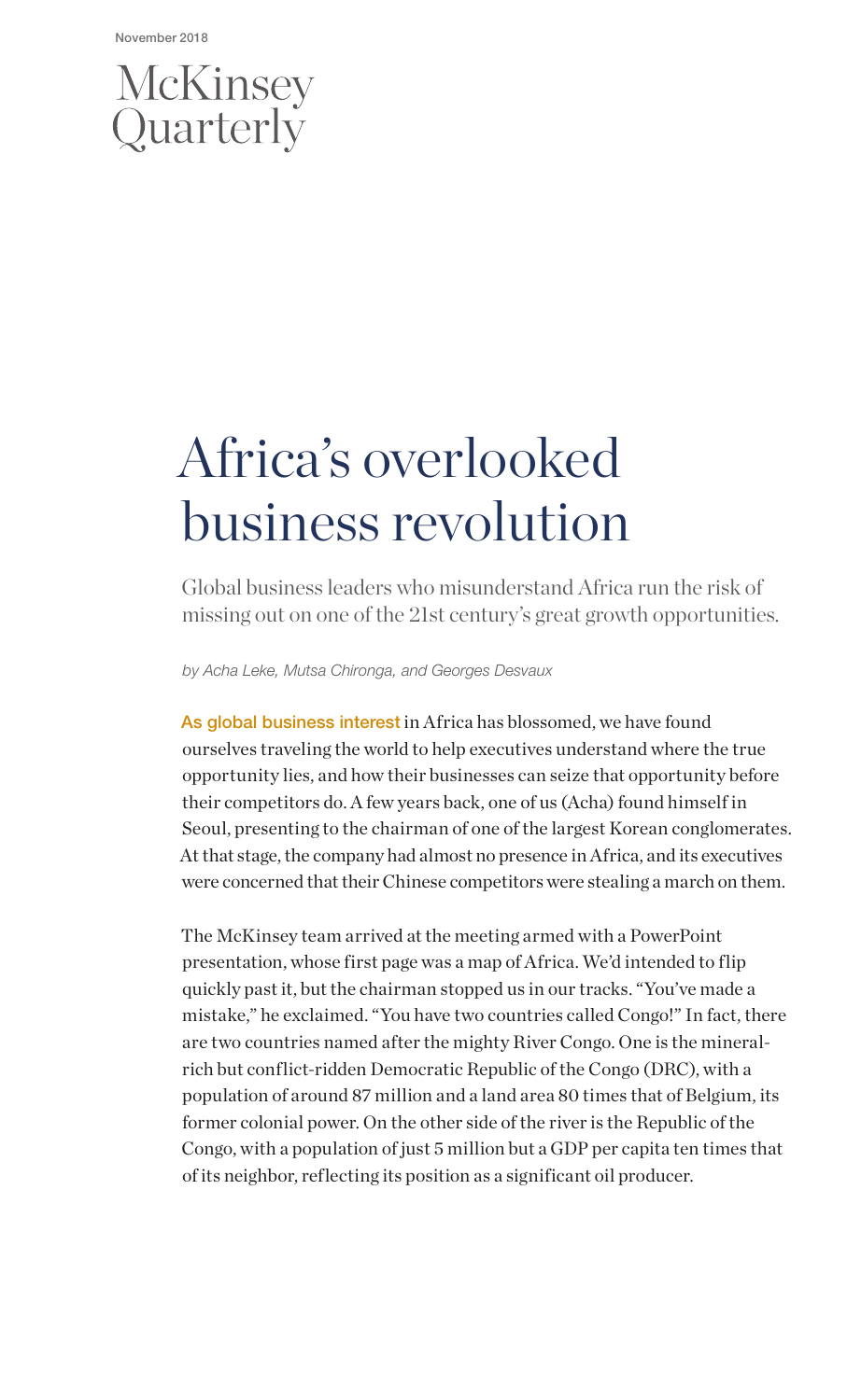"Yes, there are two Congos. Why not? There are two Koreas!" we told the chairman. There were laughs all round, but this moment of confusion underlined a real issue facing any company seeking to build or grow a business in Africa: how to navigate the continent's bewildering scale and complexity. Africa's land area exceeds that of China, Europe, and the United States combined (Exhibit 1). Its 54 countries have a collective population of 1.2 billion. It has over a thousand languages and huge diversity in income levels, resource endowment, infrastructure development, educational attainment, and business sophistication.

#### Exhibit 1

Africa is bigger than you think—it dwarfs China, Europe, the United States, and India.



#### Africa's size is difficult to comprehend without comparisons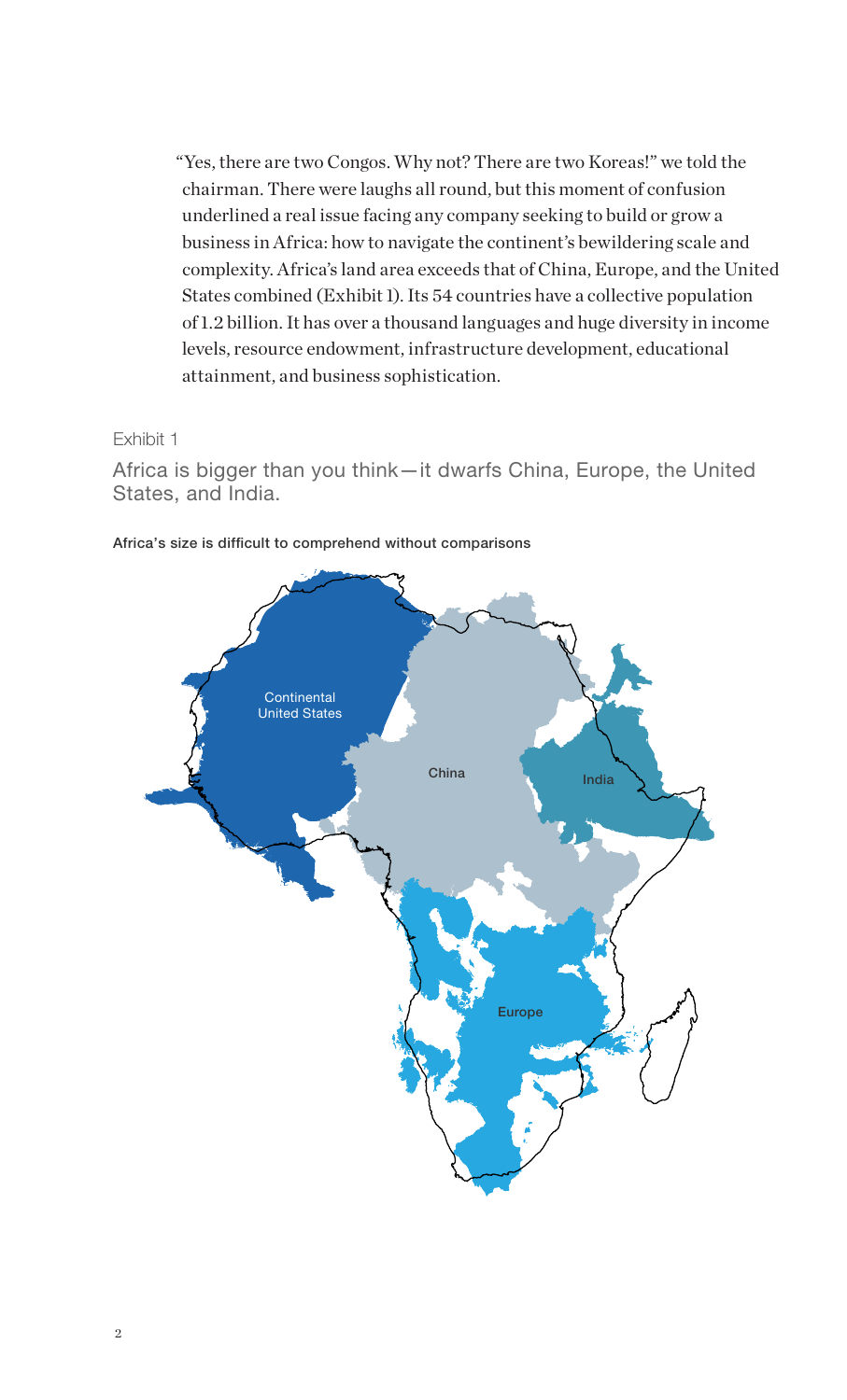It's one thing to get a handle on the physical map of Africa, but it's an even greater challenge to create an accurate mental map of the continent. In our experience, the instinct of most businesspeople is to underestimate Africa's size and potential as a market and overestimate the challenges of doing business there.

Let's test your own perceptions: How many companies in Africa earn annual revenues of \$1 billion or more? Take a guess.

If you guessed fewer than 50 such firms, you're in good company. We surveyed over a thousand business executives across Africa and the world, and 50 was the maximum number chosen by most respondents. Several said "zero." When we asked the same question at events such as the World Economic Forum, participants were only slightly more optimistic: most put the number of billion-dollar firms at between 50 and 100. The reality? There are 400 such companies—and they are on average both faster growing and more profitable than their global peers.

#### CLOSING THE PERCEPTION GAP

The magnitude of the mismatch between global perception and on-theground reality prompted us to write a book, *Africa's Business Revolution: How to Succeed in the World's Next Big Growth Market* (Harvard Business Review Press, November 2018). It presents a strategic guide to business in Africa based on interviews with 40 of the continent's most prominent executives and development leaders, case studies of thriving companies in sectors ranging from banking to technology to manufacturing, and proprietary McKinsey research.

The perception gap that motivated our book extends to realms such as technology. Although Africa historically lagged, this young continent, with a median age of around 20, has become an eager adopter and innovator in all things digital and mobile. There are already 122 million active users of mobile financial services in Africa. The number of smartphone connections is forecast to double from 315 million in 2015 to 636 million in 2022—twice the projected number in North America and not far from the total in Europe. Over the same period, mobile data traffic across Africa is expected to increase sevenfold.

We don't pretend that Africa is an easy place to do business, given its geographic complexity, infrastructure gaps, and relative economic and political volatility. In this article, which is adapted from our book, we'll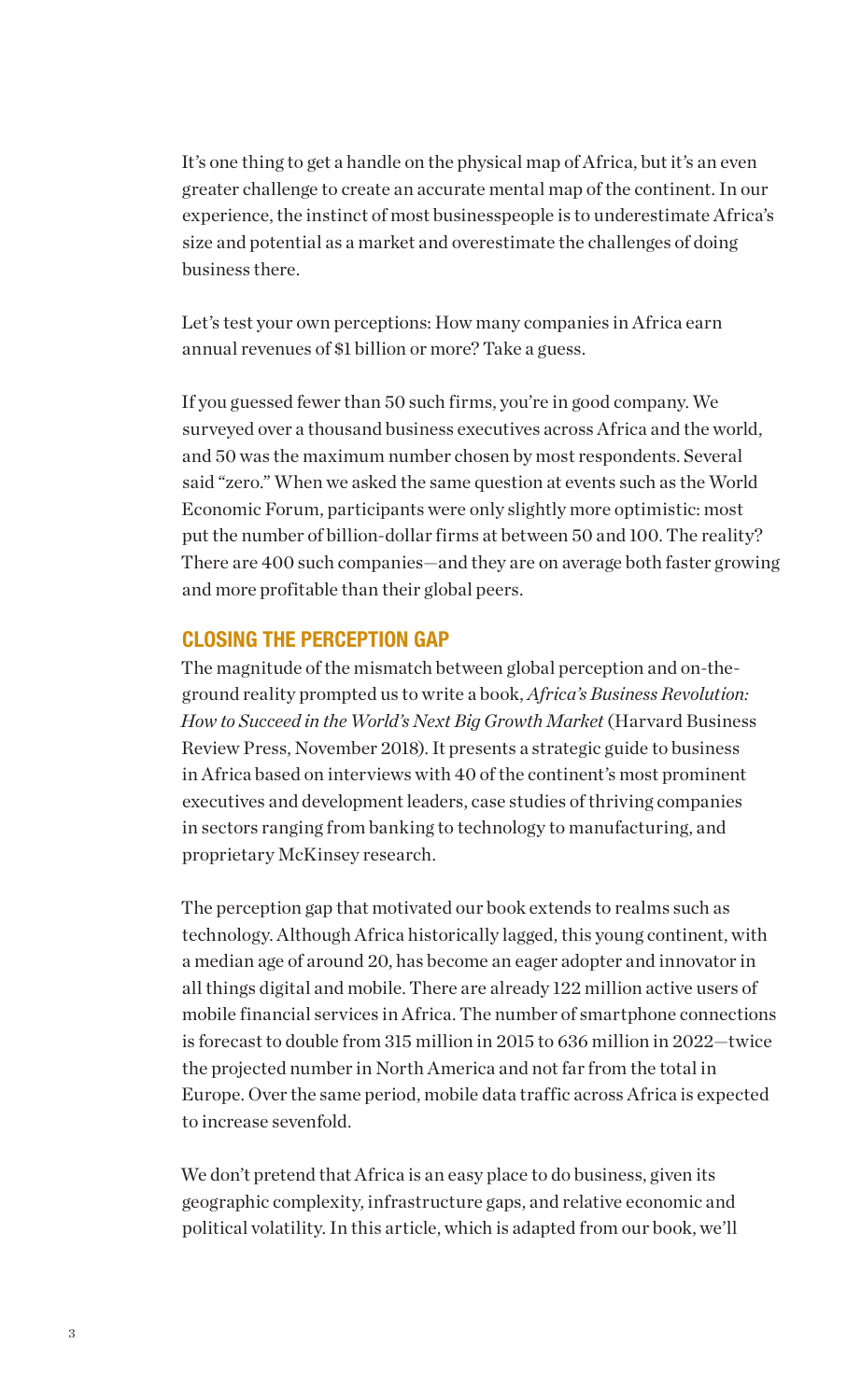try to explain why it's worth the effort. In short, Africa is a 1.2 billion– person market on the cusp of transformative growth. It already has more big companies than you would imagine—but room for many more. And entrepreneurial energy pulses throughout the continent.

We also lay out a framework for leaders seeking to prosper with business in Africa. It starts with mapping a clear-eyed strategy, but that's far from sufficient. Pursuing business-model innovation, unleashing local talent, building long-term resilience, and promoting local development also are "must dos" in Africa. In a forthcoming companion article ("Leadership lessons from Africa's trailblazers"), we elaborate on these priorities through the eyes of five African leaders, each of whose journey helps illustrate crucial aspects of this framework for growth.

# A 1.2 BILLION–PERSON MARKET ON THE CUSP OF TRANSFORMATIVE GROWTH

Africa's current population of around 1.2 billion is projected to double over the next 30 years, making Africa an exception in a world of slowing population growth. Moreover, it will soon be the fastest-urbanizing region in the world. Africa already has as many cities with more than one million inhabitants as North America does, and more than 80 percent of its population growth over the next two decades will occur in cities. The income per capita of Africa's cities is more than double the continental average, making them attractive markets for many businesses.

That points to a historic economic shift under way. Whether in Europe and North America in the 19th century or Asia in the 20th, rapid modernization of the sort Africa is experiencing has given rise to increases in GDP per capita—by a factor of ten, for example, in China over the 30 years since the launch of economic reforms at the end of the 1970s.

Tidjane Thiam, the Ivorian-born CEO of Credit Suisse and former head of Prudential, the global insurer, is a keen observer of this growth phenomenon—and its implications for business. "The human brain thinks in a linear fashion," he remarked to us, "but exponential growth is in fact more common in nature. Think of an acorn growing into an oak tree." Thiam gained firsthand experience of this truth while building Prudential's business in emerging Asia. One \$50 million investment multiplied to \$4 billion in little over 15 years—an 80-fold expansion. Thiam believes that conditions in many African markets today offer similar opportunities. "You've got the demographic boom combined with GDP growth rates of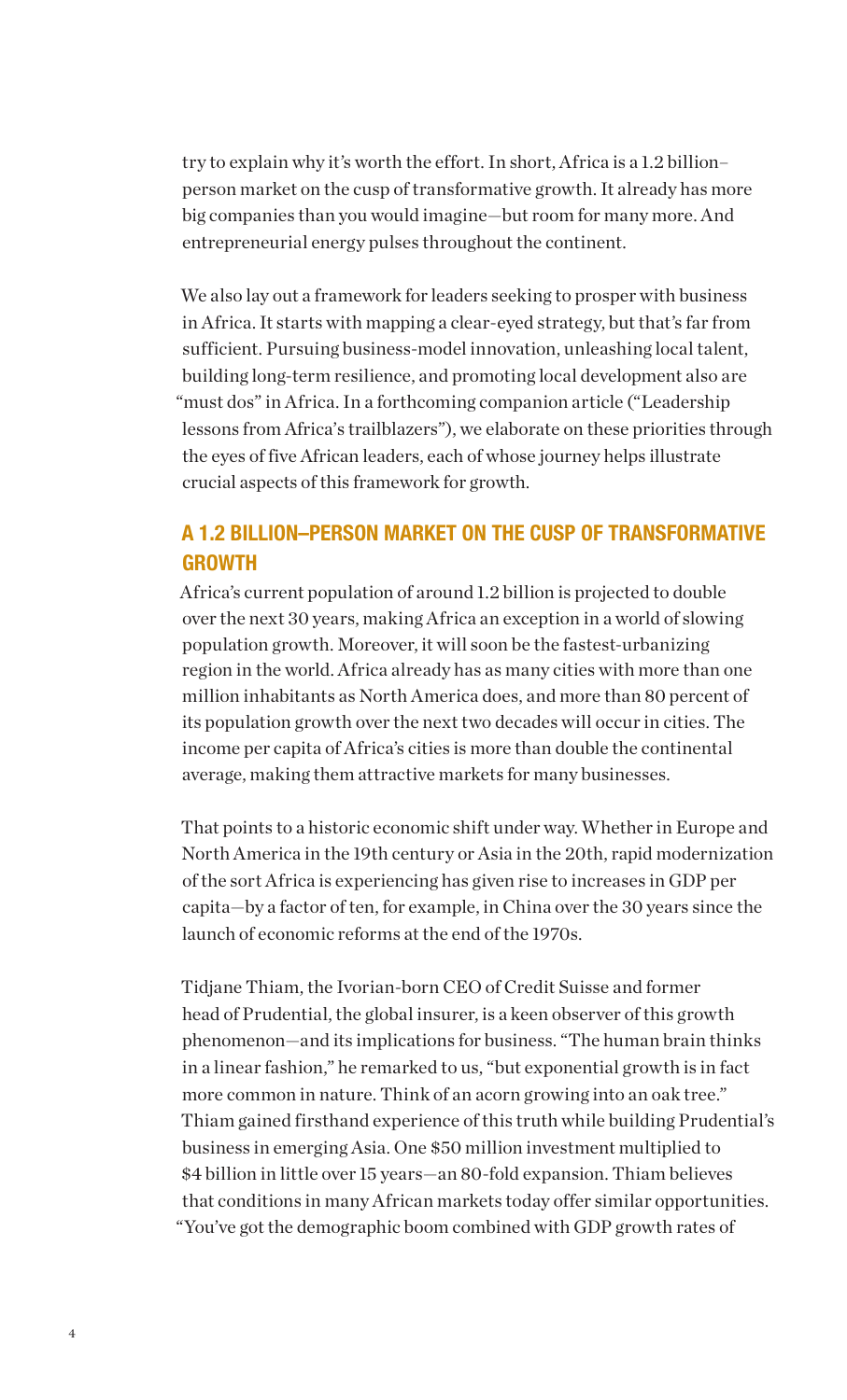6, 7, or 8 percent." Companies that get in early and shape the right strategy can sustain double-digit profit growth over decades, he said. "There is an element of breaking ground, but the long-term rewards will be very high."

When we surveyed over a thousand global and African executives, the majority concur with this forecast. They predicted that most African households will join the consumer class in the next 20 years. They also expect that rising investment in both digital technologies and natural resources the new and old economies—will boost development. Nearly 90 percent of African-based companies, and 58 percent of those based in other regions, expect their revenues in Africa to grow over the next five years, and most plan to expand their African footprint to additional countries (Exhibit 2).

#### Exhibit 2

Most companies see Africa as a major growth market and plan to expand their African footprint. Africa-based companies are especially bullish.

Question: Of the following scenarios in Africa over the next 20 years, which do you believe will be most likely?,<sup>1</sup> % of respondents<sup>2</sup>



 ${}^{3}$ Respondents in African countries,  $n = 253$ .

 $4$ Respondents in all other countries,  $n = 772$ .

Source: McKinsey Insights executive survey on business in Africa, 2017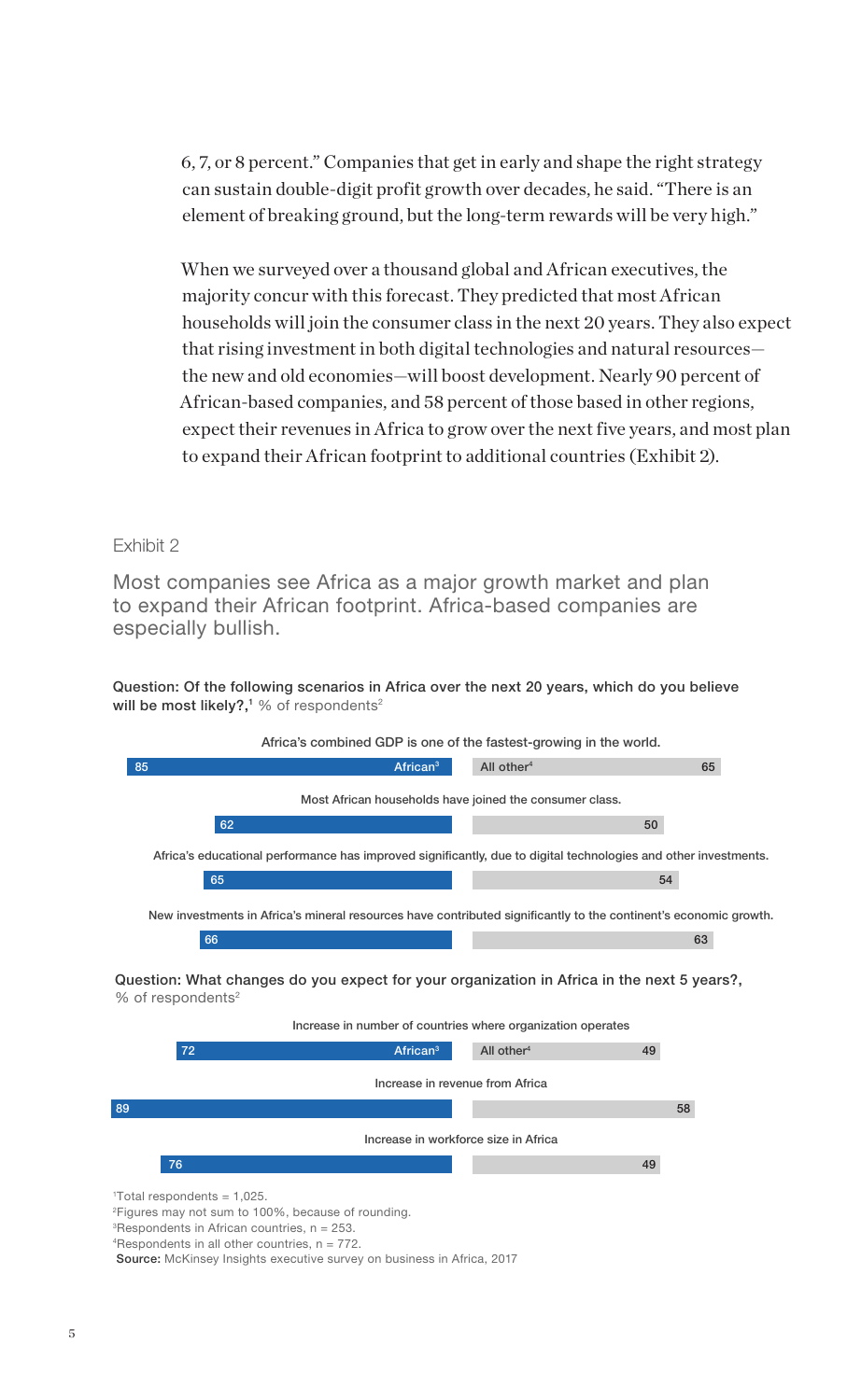# MORE BIG COMPANIES THAN YOU WOULD IMAGINE—BUT ROOM FOR MANY MORE

McKinsey's database of large companies with business in Africa reveals surprising figures: 400 companies earning revenues of \$1 billion or more and nearly 700 companies with revenue greater than \$500 million. These companies are increasingly regional or pan-African. They have grown faster than their peers in the rest of the world in local currency terms, and they are also more profitable than their global peers in most sectors. Between them, they boasted \$1.4 trillion in revenues in 2015. Around two-fifths of them are publicly listed, and the remainder are privately held. Just over half are owned by Africa-based private shareholders, while 27 percent are foreignbased multinationals and 17 percent are state-owned enterprises.

One of those big firms is Nigeria-based Dangote Industries, which manufactures commodities, including cement, sugar, and flour, in massive volumes. By 2017, the Dangote Group's annual revenues exceeded \$4 billion, and founder Aliko Dangote had become Africa's richest person and the world's richest black man. Yet he continued to aim high. His new growth projects include the world's largest single-train petroleum refinery, scheduled to open at the end of 2019. It is being built near Lagos, Nigeria's bustling commercial capital, at a cost of \$12 billion. Dangote's philosophy is: "Think big, dream big, and do big things."

Another example is South Africa–based MTN, the mobile-phone company with more than 200 million subscribers in 22 nations in Africa and the Middle East. Yet another is Ethiopian Airlines, which has driven an aggressive expansion strategy that nearly tripled its passenger numbers from 3.1 million in 2010 to 8.8 million in 2017. In the year to June 2017, the airline recorded a full-year profit of \$232.0 million on revenues of \$2.7 billion—more than many global airlines.

Despite some notable corporate success stories, however, Africa lags behind other emerging regions in hosting large companies. Excluding South Africa, it has just 60 percent of the number one would expect if it were on a par with peer regions. In fact, nearly half of Africa's big firms are based in South Africa. Moreover, Africa's big companies are smaller, on average, than those in other emerging economies. Because of these twin issues—too few large firms and too little scale among those that do exist—the total revenue pool of large companies in Africa (excluding South Africa) is about a third of what it could be.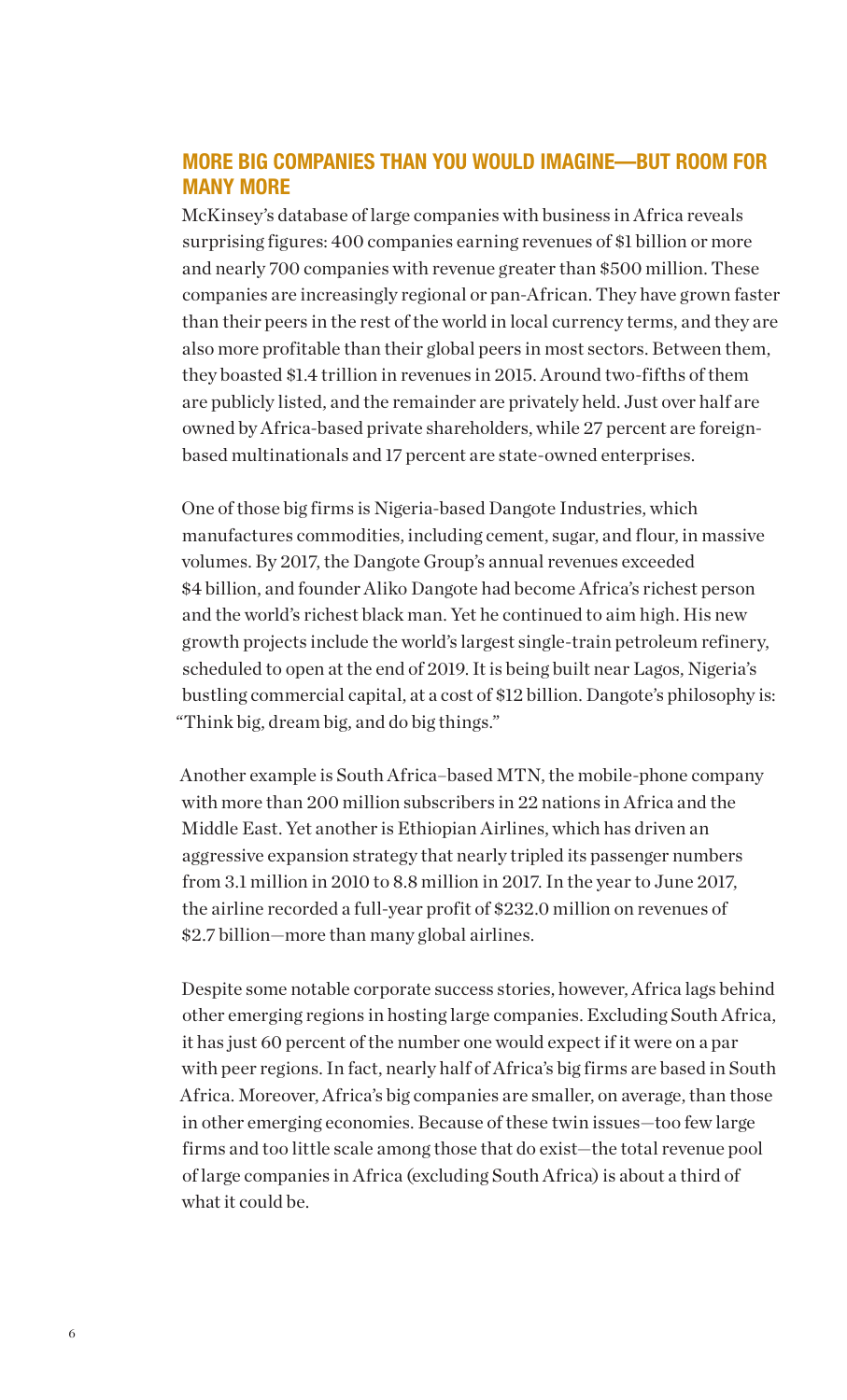Africa's relative lack of big companies matters not just for shareholders but also for society, because these firms are the primary drivers of economic growth. We might think of big companies as the baobabs of the business landscape: not only do they tower above the rest, they also have deeper roots and longer life spans. Known as the tree of life, the baobab produces highly nutritious fruit that sustains many communities. Business baobabs, too, enliven their local economies: they contribute disproportionately to higher wages and taxes, productivity improvement, innovation, and technology dissemination. Like baobabs, large firms create their own ecosystems, fostering small-business creation through their supply chains and distribution networks. They are also better able to attract capital, which means they are much more likely to compete on the global stage. We believe Africa has the space—and need—not just for the hundreds of billion-dollar companies that are thriving across the continent today but also for many more.

### A HOTBED OF ENTREPRENEURIAL ENERGY

If Africa is to build its rightful number of large companies, then many of its younger firms will need to think big: they are the business baobabs of the future. Indeed, smaller and medium-size enterprises (SMEs) have a critical role to play in accelerating economic development, serving the unmet needs of African markets, and especially creating jobs. The World Bank, for example, estimates that SMEs are responsible for 77 percent of all jobs in Africa and as much as half of GDP in some countries. Midsize companies in particular are major job creators: McKinsey research shows that firms with between 50 and 200 employees create jobs at twice the pace of both large corporations and small businesses.

In the course of writing this book, we encountered dozens of entrepreneurs who have launched start-ups explicitly targeted at addressing Africa's unmet demand. One example is Jumia, one of the continent's leading e-commerce players. Another is M-Kopa, which has sold off-grid solarpower kits to 600,000 rural households and financed them via mobile money. Yet another is investment company Roha, which has made the development of greenfield manufacturing plants in Africa a core focus of its business. One such opportunity is glass-bottle manufacturing in Ethiopia to supply the country's fast-growing beverage industry: to date, drink makers have had to import 90 percent of their bottles. With its partners, Roha is building an \$80 million glass-bottle plant near Addis Ababa. When completed, the plant will have the capacity to produce 200 million bottles a year.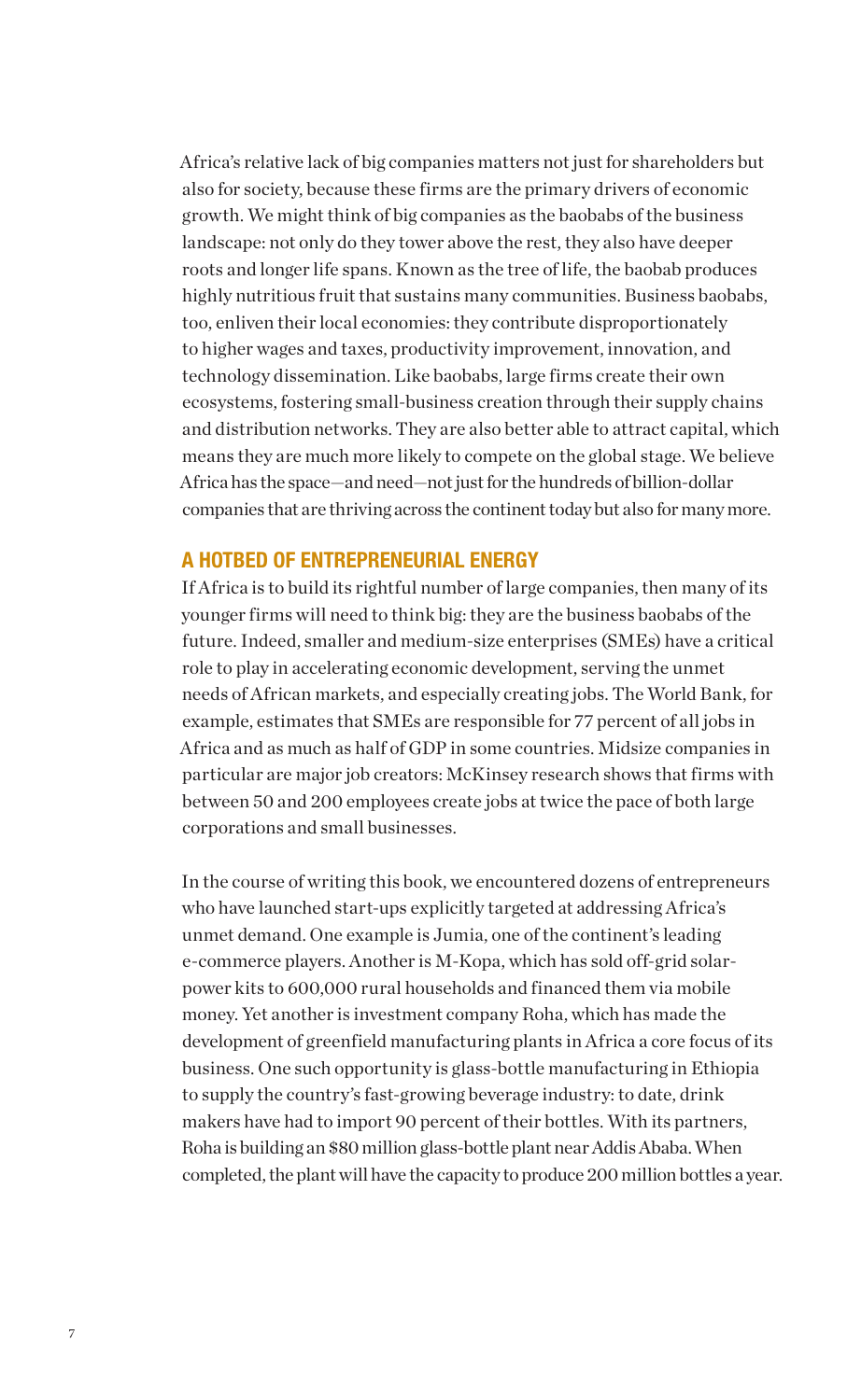There is space for many other start-ups to build scale in Africa—whether in retail, technology, manufacturing, agriculture, mining, or a host of other sectors. Africa's vast unmet needs and unfulfilled demand make it a continent ripe for entrepreneurship and innovation at scale.

## MORE THAN GOOD STRATEGY REQUIRED

Not every company will succeed in translating the potential we've just described into growth that is rapid, consistent, and profitable. In a marketplace that is both complex and increasingly competitive, there are huge differences in performance between the most successful companies and the rest. Some companies are the lions of African business, standing head and shoulders above the rest. Others risk becoming the lions' prey.

What does it take to win in Africa? As in any market, deciding where and how to compete is critical. Companies with exposure to high-growth cities, countries, and regions improve their odds. Likewise, companies that ride strong industry trends, such as rapid adoption of mobile and digital technology, have much better odds of outperforming. Sometimes those are "trends with a twist," such as Africa's large unserved markets or infrastructure gaps: to benefit from such trends, companies need the imagination to see unmet demand or unsolved problems as opportunities.

But good strategic choices are just one piece of the puzzle for companies seeking to prosper in Africa. As Exhibit 3 suggests, a smart approach to geographic expansion should go hand in hand with much more: a plan for innovating your business model. Operational solutions that will help you manage risk and boost your company's resilience to Africa's inevitable shocks. Fresh approaches to unleash Africa's talent, including nurturing vocational and managerial skills at scale and fostering a new kind of business leader for the African century ahead—and a plan for doing good while doing well. These priorities are being powerfully illustrated right now by many local leaders who are pursuing them. In "Leadership lessons from Africa's trailblazers" (to be published next month), we'll introduce you to five such leaders, and in *Africa's Business Revolution*, you'll meet many more.

Africa is home to a consumer class whose spending outstrips India's, and it will soon have double the number of smartphone connections than North America. Yet poverty remains widespread, as do infrastructure gaps,